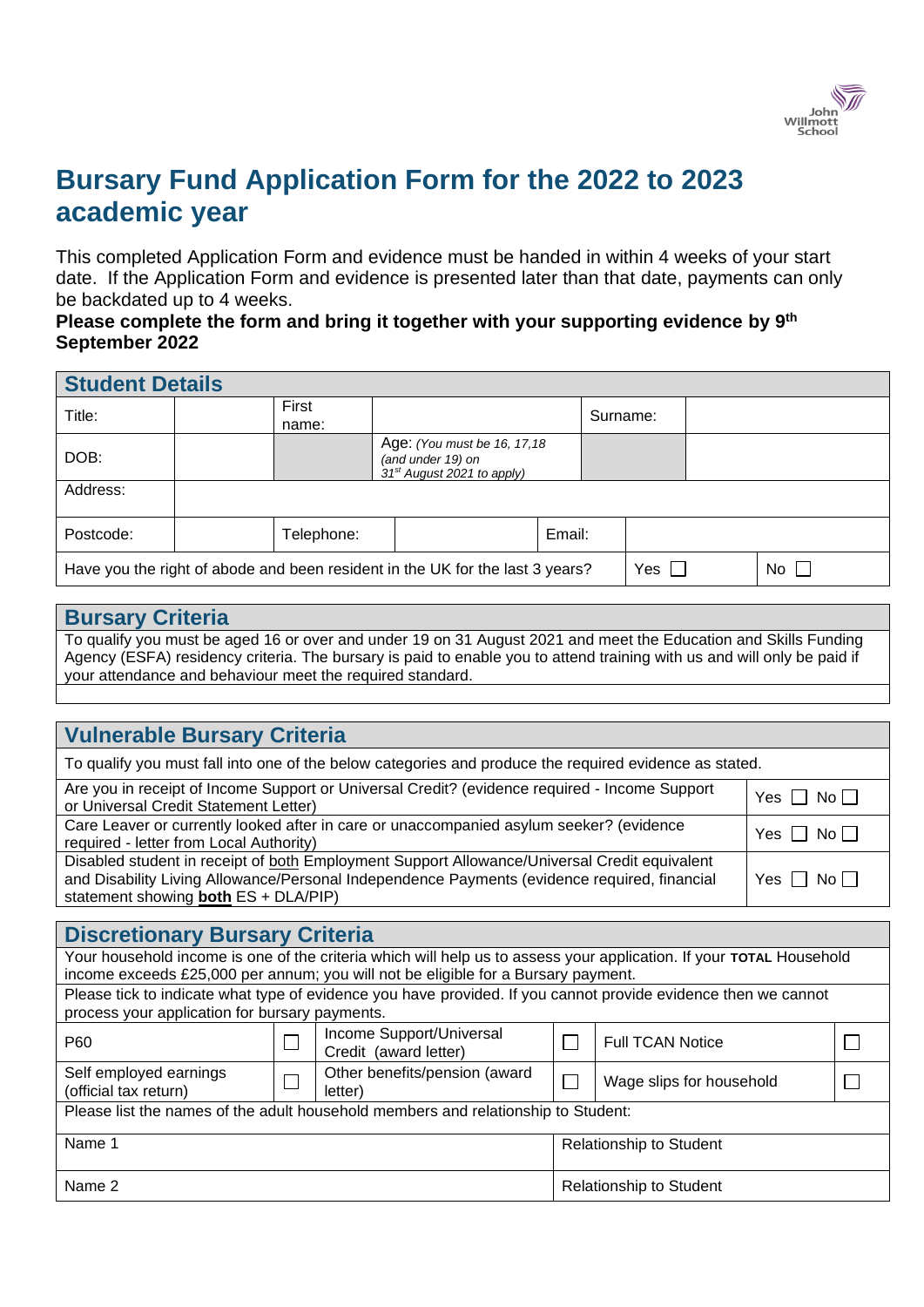The amount of financial assistance you will receive is dependent on your personal circumstances. It is intended to help you with the costs of overcoming any financial barriers you may have when attending learning Using the table below, please tell us what you will need financial assistance for and how much you believe you will need for each **day** in education.

This information is strictly confidential and will only be used for this assessment purpose.

|                                                                                       | How much will you need? | How many days? |
|---------------------------------------------------------------------------------------|-------------------------|----------------|
| Travel                                                                                |                         |                |
| Meals: Please $\checkmark$ Breakfast $\Box$ (and/or) Lunch $\Box$ (and/or) Tea $\Box$ |                         |                |
| Appropriate Clothing to suit training and placement requirements                      |                         |                |
| Equipment                                                                             |                         |                |
| Any other                                                                             |                         |                |

#### **Eligible benefits**

Free meals are targeted at disadvantaged students. Free meals in further education defines disadvantage as students being in receipt of, or having parents who are in receipt of, one or more of the following benefits:

- Income Support
- income-based Jobseekers Allowance
- income-related Employment and Support Allowance (ESA)
- support under part VI of the Immigration and Asylum Act 1999
- the guarantee element of State Pension Credit
- Child Tax Credit (provided they are not entitled to Working Tax Credit and have an annual gross income of no more than £16,190, as assessed by Her Majesty's Revenue and Customs (HMRC))
- Working Tax Credit run-on paid for 4 weeks after someone stops qualifying for Working Tax Credit
- Universal Credit with net earnings not exceeding the equivalent of £7,400 pa

A student is only eligible to receive a free meal when they, or a responsible adult on their behalf, have made a successful application to the institution where they are enrolled.

#### Please provide **student bank details below**, as printed on your bank card or statement.

Please be aware that Providers can choose to pay Bursary awards 'in kind' e.g. by purchasing any equipment required or providing Students with a travel pass.

| Account Name:              |            |
|----------------------------|------------|
| BIB Reference (Admin use): |            |
| Account Number:            | Sort Code: |

## **STUDENT DECLARATION**

- I declare that the information on this form is true and accurate to the best of my knowledge. I have made this claim for Bursary payment, fully aware that any false statements can lead to withdrawal/refusal of any financial support and may lead me open to prosecution.
- I understand that if I refuse to provide information which may be relevant to my claim, the Application will not be accepted.
- I understand that monies I receive under the Bursary Scheme will be paid on condition of standards of attendance and behaviour, as explained in the Bursary Fund – Information for Students.

#### **HOLIDAYS WILL BE UNPAID.**

- I will attend regularly and complete the course for which my bursary is supporting me.
- When changes to my household financial circumstances occur (which may result in changes to my claim), I confirm will notify my institution immediately.
- I will notify my institution immediately with any changes to my Bank/Building Society details.
- I understand that monies I receive under the Bursary Scheme have been awarded to provide me with financial support to allow me to continue in education, and if I leave education all financial support will stop.
- I understand that I do not have an automatic entitlement to Bursary payments, and all payments are based on the information I have provided.
- I am clear that the Bursary payments I receive are to provide me with means to remain in education and are to be used for items such as: books, equipment, travel costs, meals, additional costs i.e. trips, miscellaneous course costs.
- I understand I have the right to appeal if I disagree with the outcome of my Bursary Application.This appeal should be made to my institution.

#### **I confirm I have read the 'Bursary Protocal 2022-23 was given to me with this application.**

### Applicant Signature: Date: